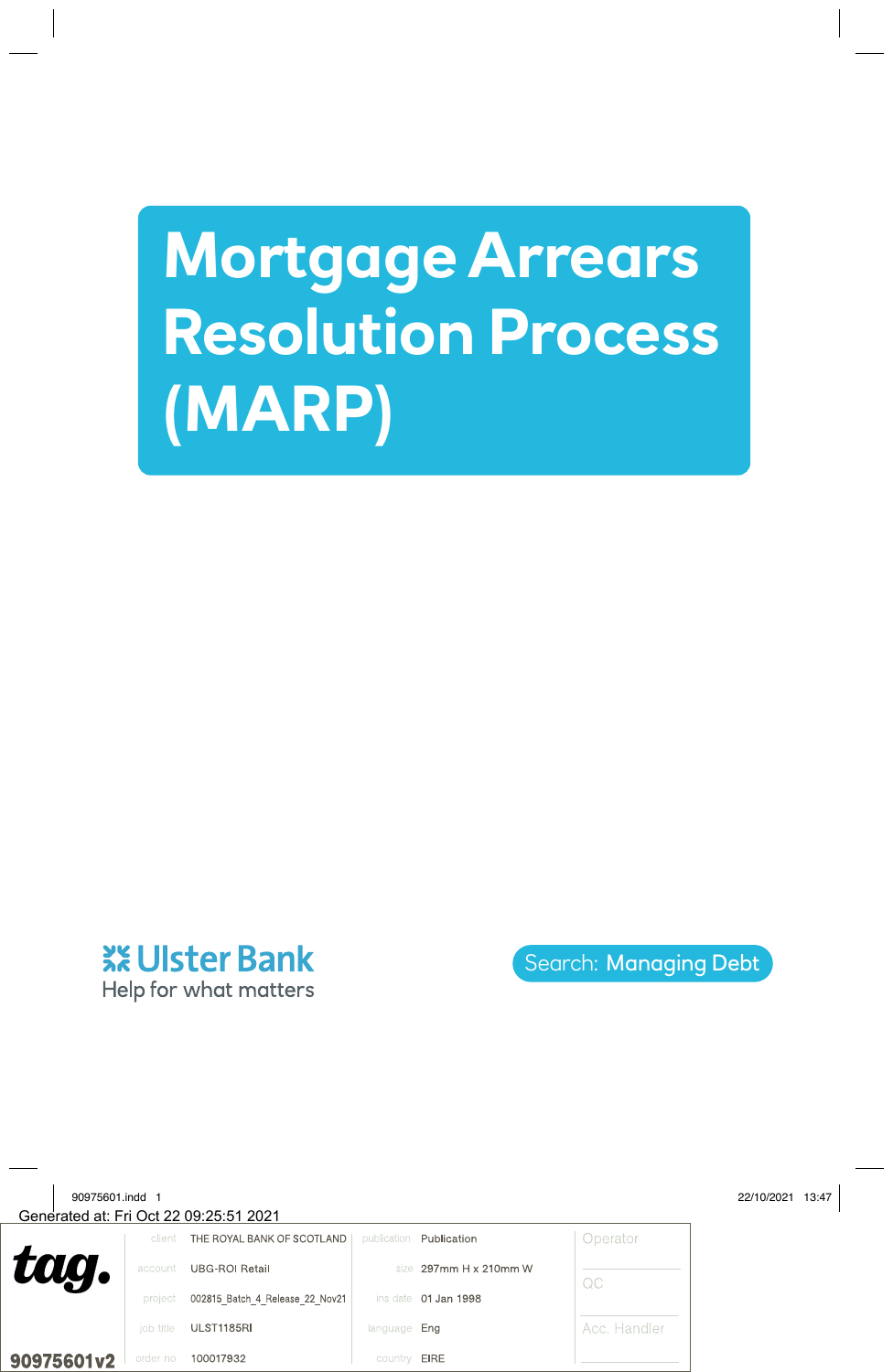## **Contents**

| Definitions                                  | 4  |
|----------------------------------------------|----|
| The Mortgage Arrears Resolution Process      | 5  |
| Appeals                                      | 6  |
| Complaints                                   | 6  |
| Communications                               | 7  |
| Additional information                       | 7  |
| Not co-operating                             | 11 |
| Contact information                          | 12 |
| Prior to Contacting the Arrears Support Unit | 13 |
| Important Information to Note                | 14 |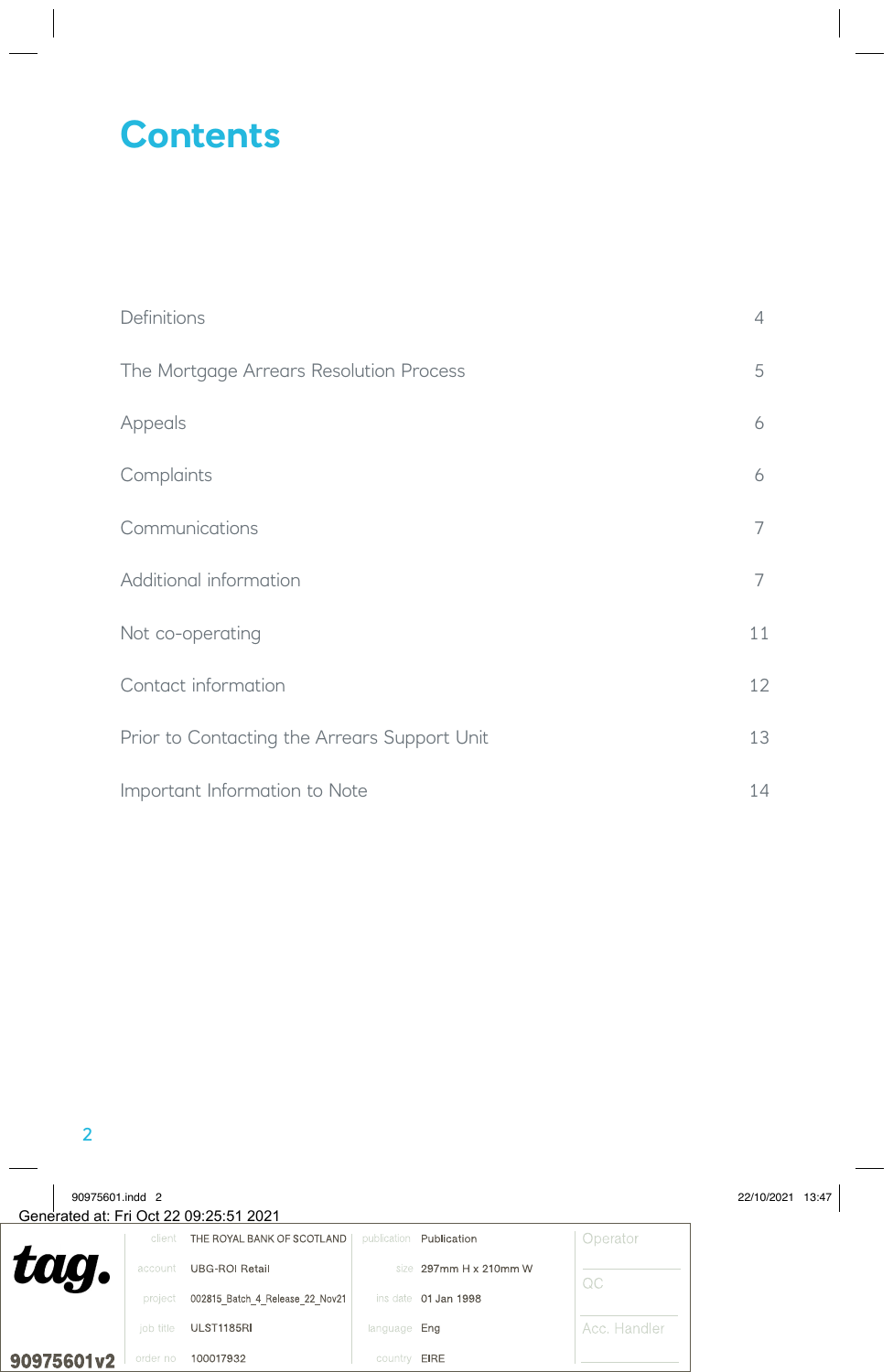### **Introduction**

Anyone can get into difficulty managing their finances. Even small changes in your circumstances can put pressure on your mortgage repayments.

At Ulster Bank, we are committed to supporting you if you are in financial difficulty. We can help you take control of your debt and get back on track.

If you think you may have difficulty paying your Ulster Bank mortgage, or you are already behind in repayments, this guide will show how we can help you, through our Mortgage Arrears Resolution Process (MARP).

This guide forms part of our commitment under the Code of Conduct on Mortgage Arrears (CCMA) published by the Central Bank of Ireland **www.centralbank.ie**.

We provide it to help people who think they may be in financial difficulty, those already in difficulty and those who are currently in an agreed arrangement with their mortgage.

We will try to help you when your mortgage is in arrears. However, if you are in arrears on a mortgage that is not for your primary residence or your sole residential property in the state, we may not apply the Code of Conduct on Mortgage Arrears.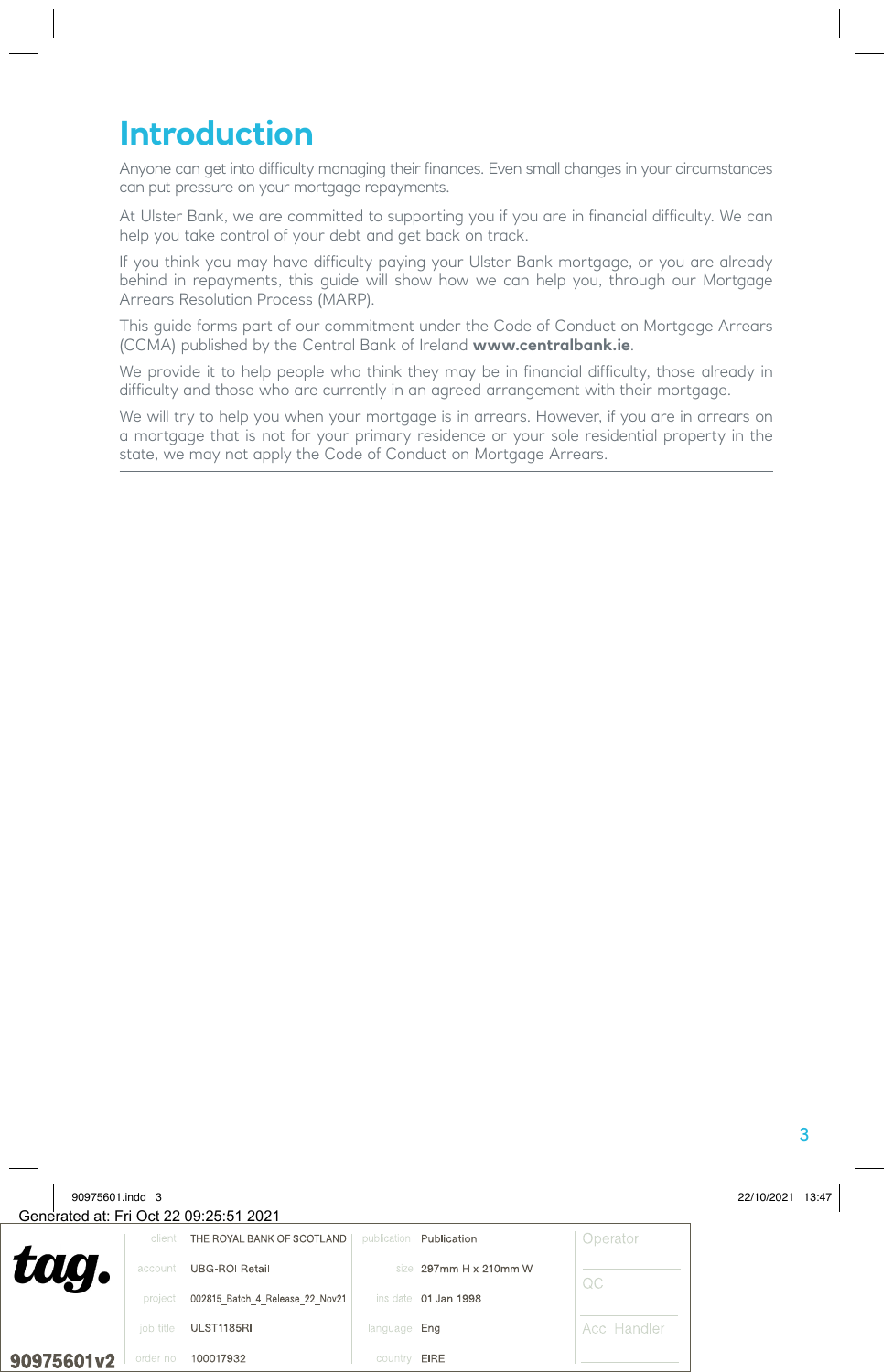### **Definitions**

#### **Code of Conduct on Mortgage Arrears (CCMA)**

The Central Bank of Ireland have a structure in place known as the Code of Conduct on Mortgage Arrears which mortgage lenders must operate within when dealing with borrowers in mortgage arrears or at risk of going into arrears. The CCMA was amended in 2013 and the full Code is available on the Central Bank website:

**www.centralbank.ie/docs/default-source/regulation/consumer-protection/other-codes-of-conduct/4-gns-4-2-7-cp-code-2012.pdf**

#### **Arrears**

This is where a repayment has not been paid in full, on the agreed date as per your original contract.

#### **Arrears Support Unit**

This is our dedicated support unit that manages the Mortgage Arrears Resolution Process.

#### **Term**

This refers to the length of your mortgage, normally months or years.

#### **Credit History**

This is the track record of your repayments on loans/mortgages/credit facilities you have or had in the past. Central Credit Register provide records on most borrowings.

If you would like a copy of your information held by the Central Credit Register, credit reference and fraud prevention agencies we use, or if you want further details of how your information will be used by the Central Credit Register and credit reference agencies please visit their websites or contact them using the details below. You can request your own credit report at any time from the Central Credit Register. They may charge a fee.

#### **The Central Credit Register**

Web Address: **www.centralcreditregister.ie** Email: **myrequest@centralcreditregister.ie** Landline: 00 353 1224 5500

#### **Tracker Mortgage**

A tracker mortgage is a type of mortgage which changes its interest rate when the European Central Bank (ECB) rate changes.

#### **Standard Financial Statement (SFS)**

This is a form that banks use to collect financial information, so that we can assess your circumstances and come up with a solution to your financial difficulties.

#### **Principal Residence**

This is a property which is either the residential property in which you live or the only residential property which you own in this state.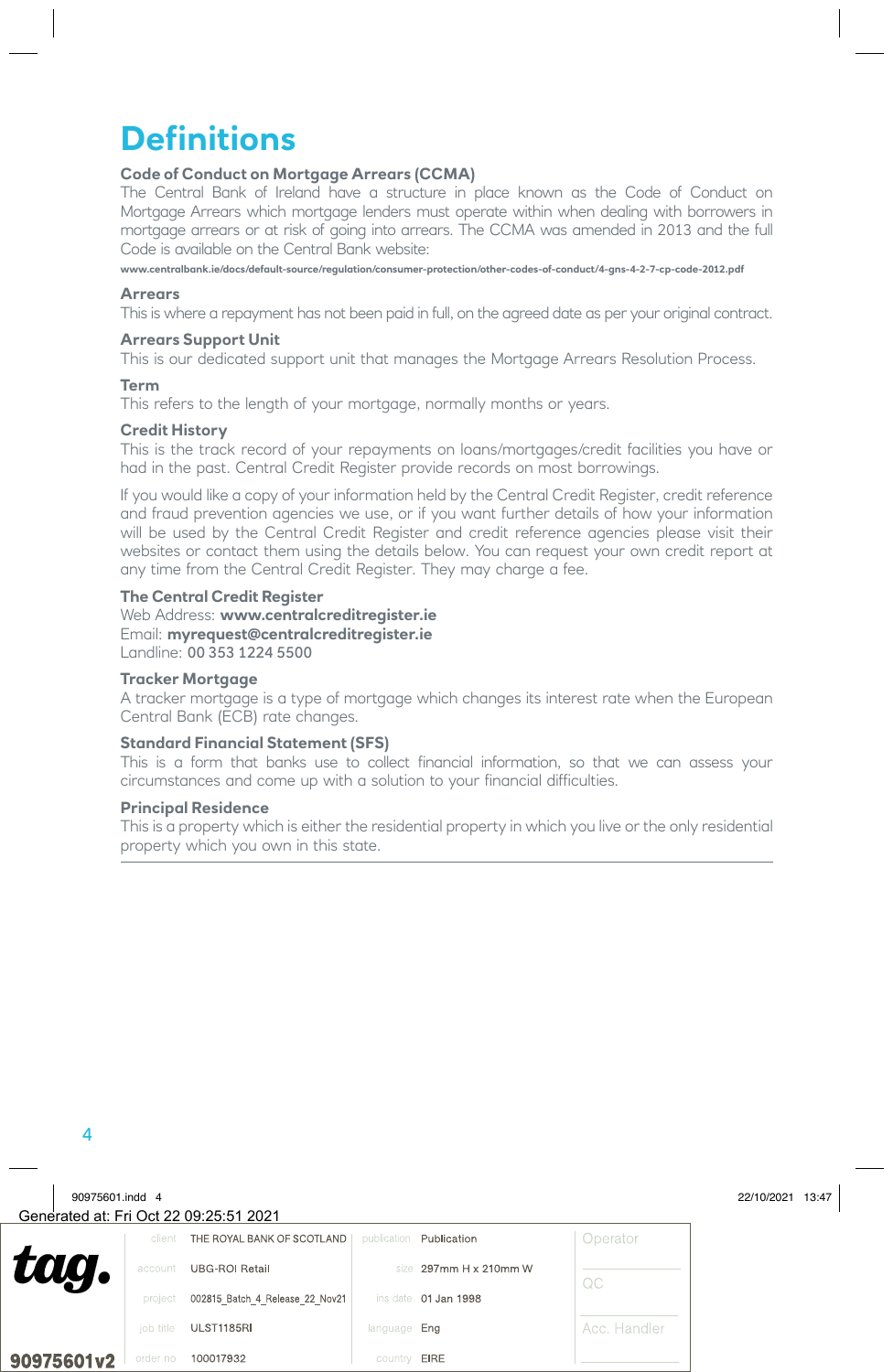### **The Mortgage Arrears Resolution Process (MARP) has four steps**

**Step** 1 **– Communication Step** 2 **– Your financial information Step** 3 **– Our assessment Step** 4 **– Resolution** 

#### **Step** 1 **Communication**

We can only help you if you keep in touch with us. If you have missed a mortgage repayment or anticipate that you will not be able to meet a mortgage payment, call us at our Arrears Support Unit on 1800 435 763 Monday, Tuesday, Thursday and Friday 9am – 5pm, and Wednesday 9.45am – 5pm.

You can also contact your local branch where a trained and dedicated mortgage adviser is on hand to help or your Relationship Manager.

We also have a dedicated Managing Debt page on our Ulster Bank website where you can request a call back from an agent **www.ulsterbank.ie/managingdebt**

#### **Step** 2 **Your financial information**

In order to assist you, we will need to get up to date information about your income and expenditure. We will ask you to complete a Standard Financial Statement (SFS). A copy of this form is available in your local branch and on our website **www.ulsterbank.ie/managingdebt**

You may wish to seek independent advice to help you to complete the Standard Financial Statement (on the contact information page, you will find details of **M**oney **A**dvice & **B**udgeting **S**ervices).

We require you to give a full and honest account of your financial situation. We use this information to make our decisions and to manage your case through the MARP. We may ask to see some documents to support the information you give us, for example, bank statements.

#### **Step** 3 **Our assessment**

Our Arrears Support Unit will review your Standard Financial Statement. The unit will assess your case, taking into account:

- Your personal circumstances
- Your overall level of debt
- The information you gave us in the Standard Financial Statement
- Your current repayment capacity
- Your previous credit history

#### **Step** 4 **Resolution**

Following the assessment of the information that you have supplied, we will work with you to determine if an appropriate alternative repayment arrangement can be put in place based on your individual circumstances. Arrangements are subject to the banks own criteria being met. Subsequent alternative repayment arrangements may be appropriate at the end of an alternative repayment arrangement or during an agreed alternative repayment arrangement if your circumstances change.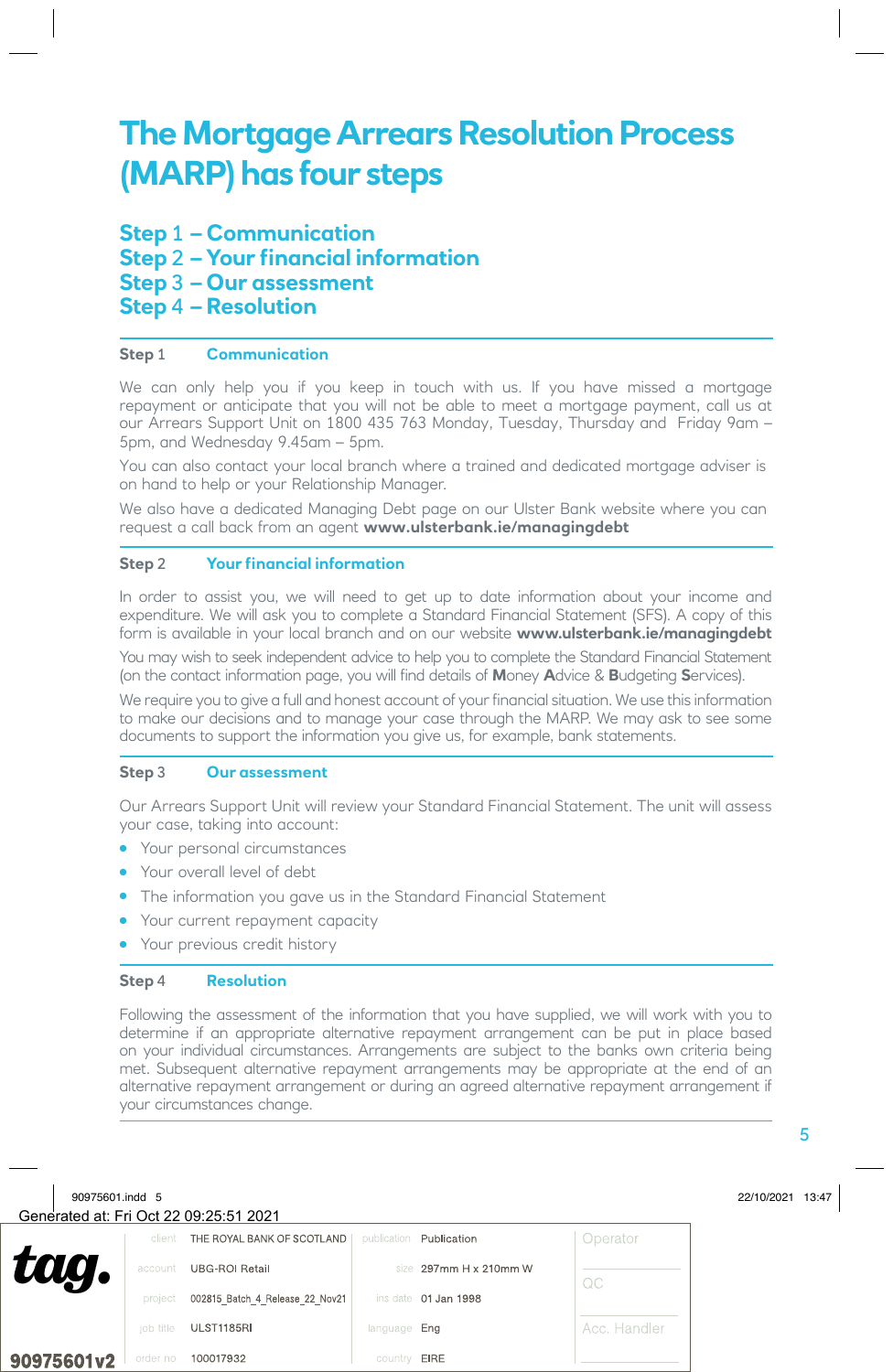# **Appeals**

Under CCMA, a lender must have an appeals process to enable a borrower to appeal in relation to a decision of the lender, including:

- a) where an alternative repayment arrangement is offered by a lender and the borrower is not willing to enter into the alternative repayment arrangement;
- b) where a lender declines to offer an alternative repayment arrangement to a borrower; and
- c) where a lender classifies a borrower as not co-operating

To appeal any of the above points, please write to our Appeals Administration Team at: Appeals Board, Ulster Bank, Block B, Central Park, Leopardstown, Dublin 18. To appeal a decision made by our Arrears Support Unit you must submit your appeal in writing within 20 business days of receipt of our decision.

If you are unhappy with the decision of the Appeals Board, you have the right to refer the matter to the The Financial Services and Pensions Ombudsman, Lincoln House, Lincoln Place, Dublin 2, D02 VH29.

Telephone (01) 567 7000, or email **info@fspo.ie**

### **Complaints**

You have the right to submit a Complaint in relation to the following:

- Treatment of your case under Code of Conduct on Mortgage Arrears (CCMA);
- Compliance with the requirements of CCMA.

If you are not happy with the above points in relation to your case, please let us know. You can contact us:

- In person, by calling into your local branch;
- In writing, by addressing your letter to your local branch manager;
- By telephone using your usual contact number or through Anytime Banking.

#### Telephone +353 1 8047475 or lo-call 0818 210 260.

We will aim to resolve your concern straight away but if we are unable to do so within five business days, we will write to explain this to you and confirm when we will be in contact again. Occasionally there may be complaints that are particularly complex and this may take longer to resolve but we will ensure to keep you updated throughout the process. If we are unable to resolve your complaint by the end of 40 business days, we will issue you with a letter setting out the anticipated timeframe within which we hope to resolve your complaint and provide you with contact details for the Financial Services and Pensions Ombudsman. If your complaint relates to a product or service purchased online, you can contact the European Commission using their Online Dispute Resolution (ODR) platform. The ODR platform, primarily aimed at European Union (EU) cross-border disputes, is designed to help consumers resident in the EU get access to dispute resolution if they remain unhappy with the response they have received from a trader established in the EU. To use the ODR platform **http://ec.europa.eu/odr** you will need the following information: **ComplaintsRI@ ulsterbank.com**. Please note that under current rules the European Commission will ultimately redirect your complaint to the Financial Services and Pensions Ombudsman (FSPO), therefore you may prefer to contact us or the FSPO directly in the first instance regarding your complaint.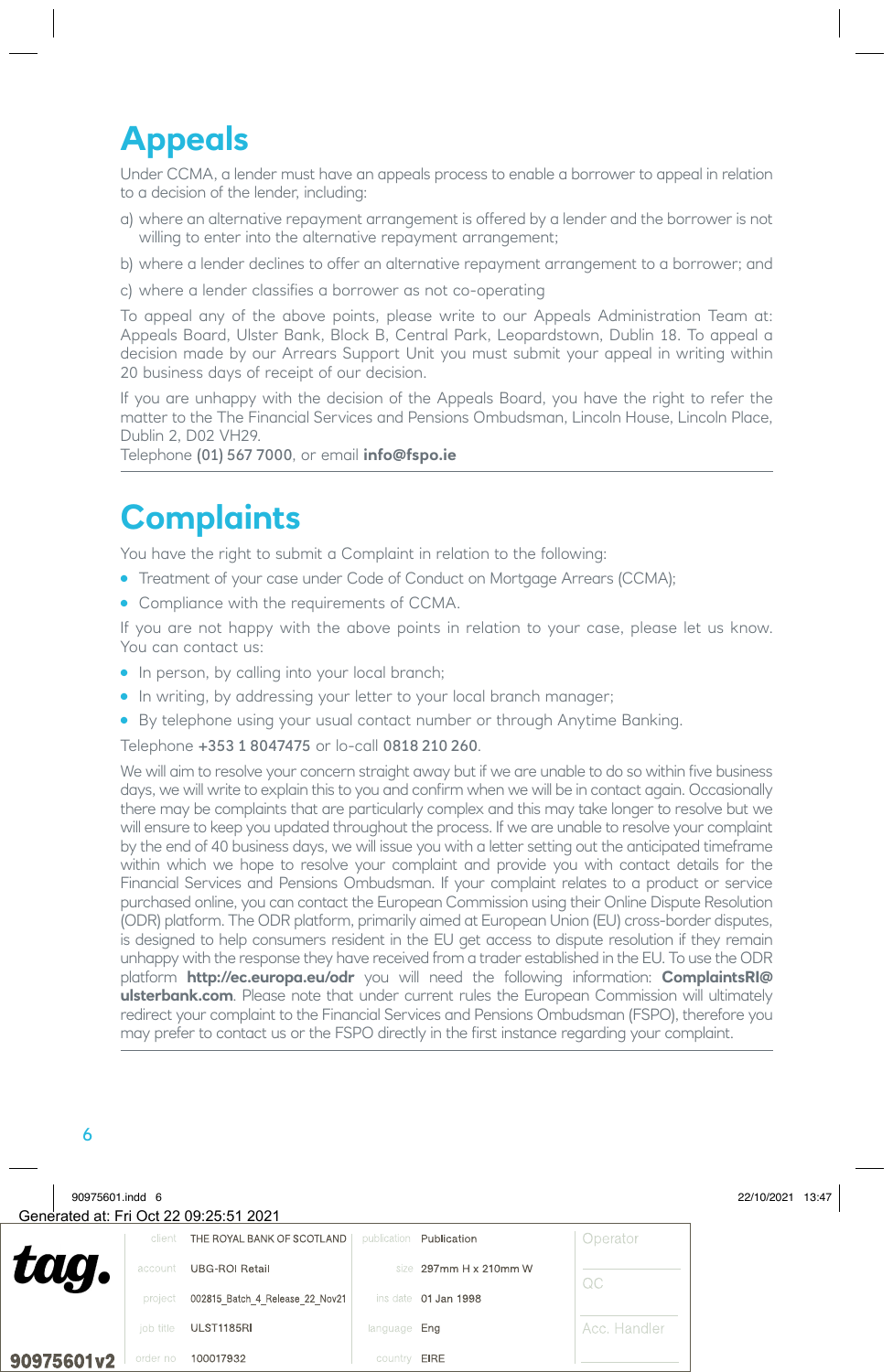# **Communications**

Whenever we communicate with you, be it verbally or in writing, we will apply the following principles.

#### **Principles:**

- Our communications will be carried out in a timely manner, will not be aggressive, intimidating or harassing.
- Written communications will be presented in a clear, consumer friendly and plain English manner.
- The level of communication will be proportionate, will not be excessive and we will give you flexibility to contact us at a time of your convenience. We will also endeavor to agree future communications with you.

# **Additional information**

#### **State supports**

You may be able to claim state supports, such as Mortgage Interest Supplement or Mortgage Interest Relief.

#### **Mortgage Interest Supplement**

If you are unemployed or your pay has been reduced, you may be entitled to claim a Mortgage Interest Supplement to help you with your mortgage repayments.

To find out if you're eligible for this supplement, contact the Community Welfare Officer at your Local Health Centre or visit **www.welfare.ie**

#### **Mortgage Fees**

At Ulster Bank, we do not apply penalty interest fees or surcharges in relation to mortgage arrears. However, we will continue to charge interest on your outstanding mortgage account balance, including any missed mortgage repayments. Also, where we have legal or administration fees, we will write to tell you about them and they will be applied to your mortgage account.

#### **Mortgage protection and home insurance**

You should check if your mortgage protection covers are still suitable where you have arrears on your account, and/or we have agreed an alternative repayment arrangement. You should still insure your home. You may need to seek independent advice in relation to this.

#### **Payment Protection Insurance**

If you have payment protection insurance in relation to your mortgage which has gone into arrears, you may wish to contact your provider to see if you can make a claim on this.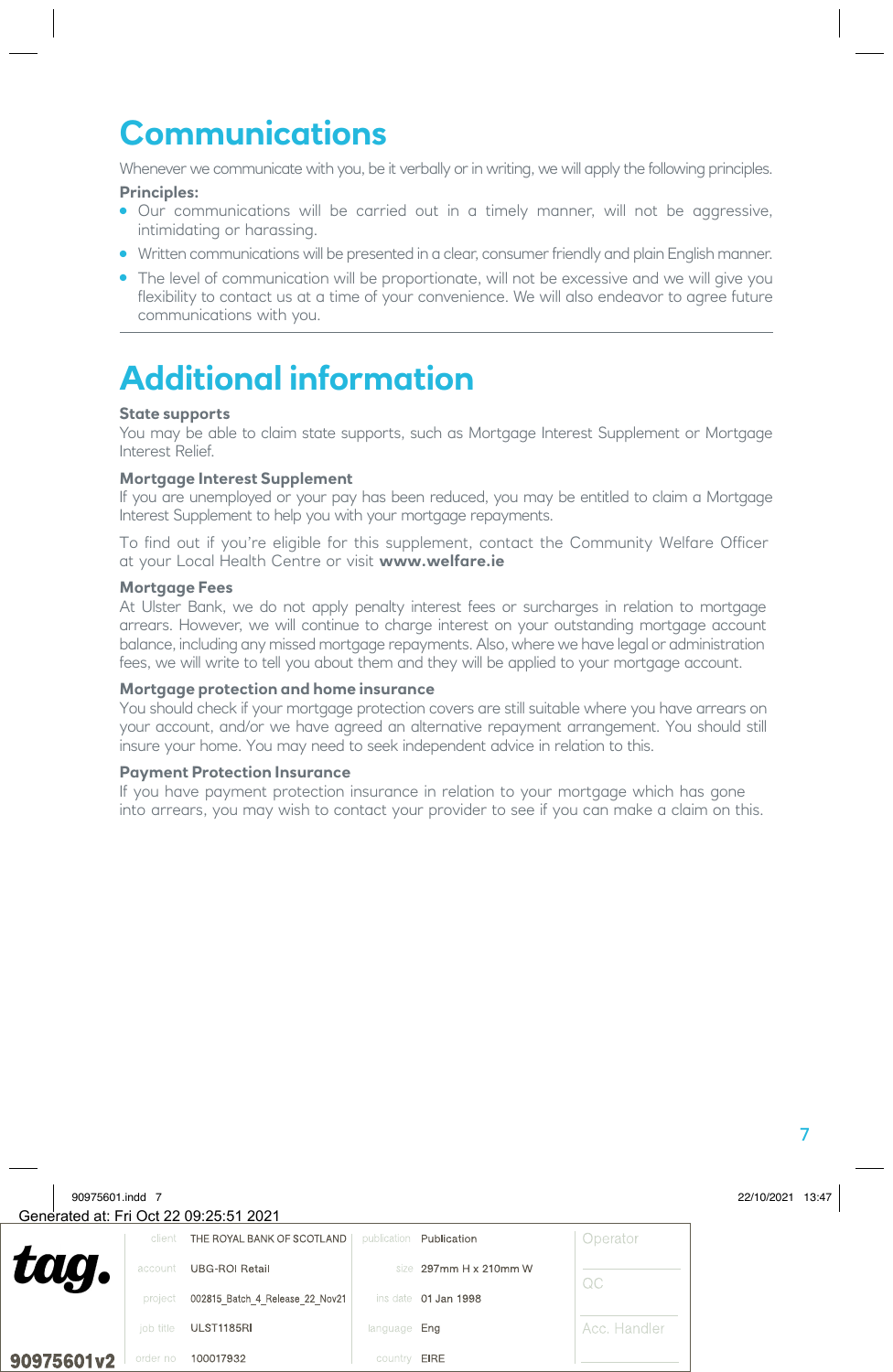#### **Arrangement Options**

#### **Points to note**

- Depending on your individual circumstances, one, or a combination of our alternative repayment options may be considered for you.
- Each of the options for alternative repayment arrangements are subject to the lender or a third party's qualifying criteria, and may be assessed on an individual case-by-case basis.
- Some alternative repayment arrangement may be affordable for you in the short term but could be more expensive over the life of the loan.
- Amending the repayment schedule, term, or frequency of your mortgage will impact the benefit(s) covered by any Payment Protection Plan you may have on your loan account.
- Life Assurance cover should take account of any arrears on your mortgage, and/or alternative repayment arrangements. We recommend that you get advice on your life assurance needs.

The availability of the below options are subject to an individual assessment of your personal situation, and meeting our criteria.

| <b>Arrangement Options</b>                                                | <b>Explanation</b>                                                                                                                                                                                                                                                                                                                                                                                                        |  |  |  |  |
|---------------------------------------------------------------------------|---------------------------------------------------------------------------------------------------------------------------------------------------------------------------------------------------------------------------------------------------------------------------------------------------------------------------------------------------------------------------------------------------------------------------|--|--|--|--|
| <b>Short Term Arrangements</b>                                            |                                                                                                                                                                                                                                                                                                                                                                                                                           |  |  |  |  |
| <b>Interest Only</b><br><b>Repayment</b>                                  | For a temporary period, you will only pay the interest element of your<br>repayment. This will mean that your repayment amount will reduce<br>during this arrangement. When this arrangement ends you will return<br>to paying capital and interest repayments. As you have not made<br>capital repayments during this arrangement your future (Capital and<br>interest) repayments will increase for the remaining term. |  |  |  |  |
| <b>Reduced Repayments</b>                                                 | For an agreed period of time your repayments will reduce as you will<br>be paying a reduced amount of capital and/or interest in your<br>repayment. At the end of this arrangement your repayments will<br>increase to cover the reduced capital and/or interest during this<br>arrangement. The increased repayments will ensure your mortgage/<br>loan is repaid within the remaining term.                             |  |  |  |  |
| Moratorium<br><b>Repayment Break</b>                                      | For an agreed period of time your repayments are postponed.<br>When this arrangement ends, your repayments will increase to<br>cover the postponed repayments; this will ensure the mortgage/<br>loan is repaid within the remaining term.                                                                                                                                                                                |  |  |  |  |
|                                                                           | <b>Long Term Arrangements</b>                                                                                                                                                                                                                                                                                                                                                                                             |  |  |  |  |
| <b>Term Extension</b>                                                     | This arrangement will mean that the term remaining on your<br>mortgage/loan is extended. Your repayment amount will be<br>reduced as the loan/mortgage has been spread over a longer<br>period. However, you will pay more interest as your term has<br>been extended.                                                                                                                                                    |  |  |  |  |
| <b>Capitalisation of</b><br><b>Arrears</b>                                | This arrangement will mean that arrears outstanding will be added<br>to the remaining capital balance of the loan/mortgage. Your future<br>repayments will increase to repay the loan/mortgage within the<br>remaining term. You will no longer be in arrears.                                                                                                                                                            |  |  |  |  |
| <b>Fixed Rate - Reduced</b><br><b>Repayment for the</b><br>remaining term | This arrangement will mean that for the remaining term of your<br>loan/mortgage, your repayments will be reduced. At the end of the<br>loan/mortgage term, there will be a residual balance which will<br>need to be repaid. We will contact you to address this towards the<br>end of your loan/mortgage term.                                                                                                           |  |  |  |  |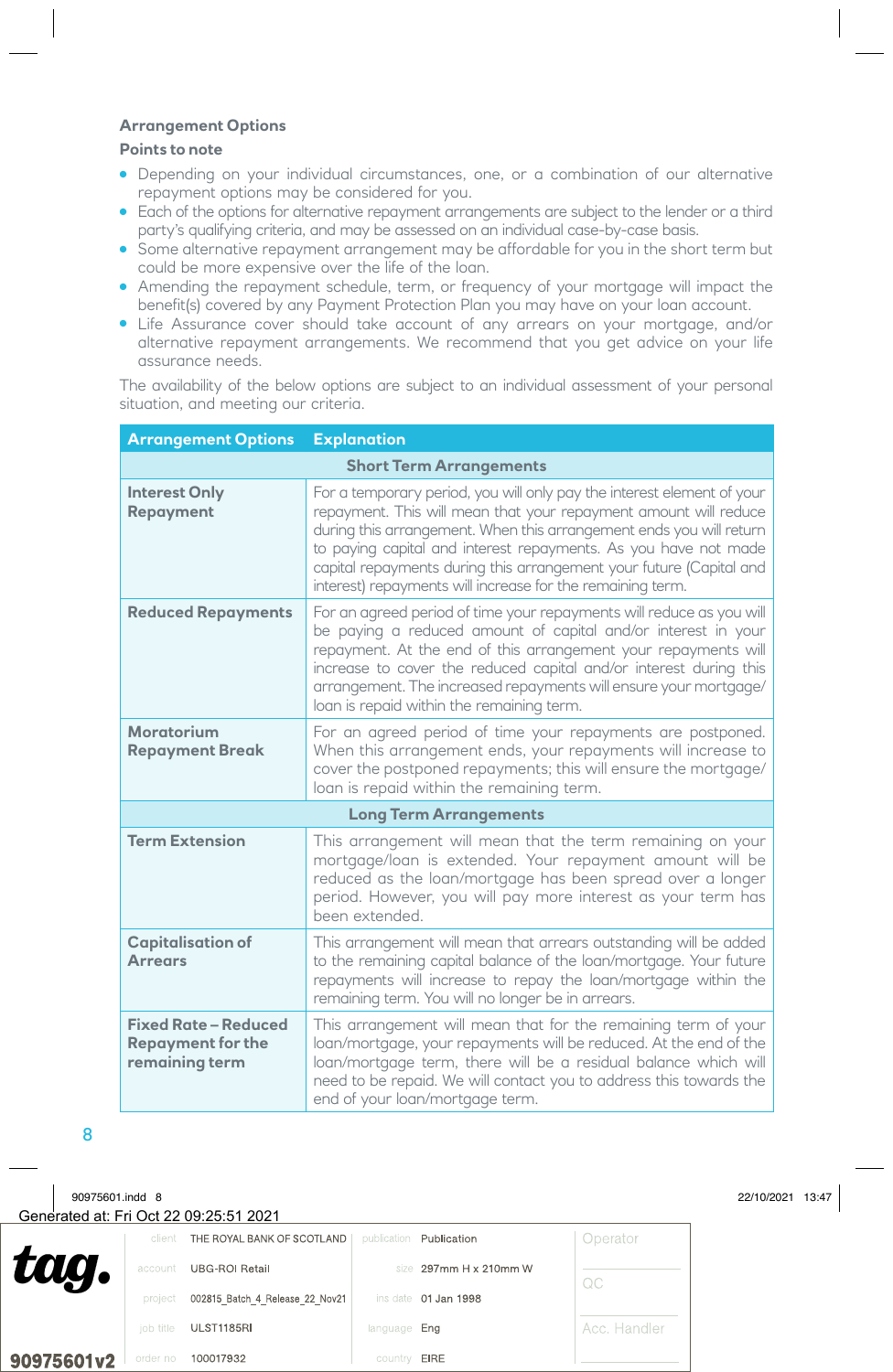| <b>Arrangement Options</b>        | <b>Explanation</b>                                                                                                                                                                                                                                                                                                                                                                                                                                                                                                                                   |  |  |  |  |
|-----------------------------------|------------------------------------------------------------------------------------------------------------------------------------------------------------------------------------------------------------------------------------------------------------------------------------------------------------------------------------------------------------------------------------------------------------------------------------------------------------------------------------------------------------------------------------------------------|--|--|--|--|
| <b>Long Term Arrangements</b>     |                                                                                                                                                                                                                                                                                                                                                                                                                                                                                                                                                      |  |  |  |  |
| <b>Reduced Interest Rate</b>      | This arrangement will mean that for an agreed period of time the<br>interest rate on your mortgage /loan is reduced. This means that<br>you will be repaying more capital over this period and your<br>mortgage/loan balance will reduce quicker in this period. At the<br>end of this arrangement, you will return to a Variable Mortgage<br>Rate or the tracker rate (if your mortgage/loan was on this prior to<br>the arrangement being put in place). Repayments may increase.<br>This arrangement is only available on your primary residence. |  |  |  |  |
| <b>Modified Mortgage</b>          | This arrangement will mean that your outstanding mortgage<br>balance is split into two parts: you will continue to repay Part 1 in<br>full over an agreed term and in line with your affordability; Part 2<br>will be set aside for a period of time where you will not be required<br>to make payments. This arrangement may also include an element<br>of debt write off.                                                                                                                                                                          |  |  |  |  |
|                                   | <b>Other Options Available*</b>                                                                                                                                                                                                                                                                                                                                                                                                                                                                                                                      |  |  |  |  |
| <b>Mortgage to Rent</b>           | A Government initiative whereby you voluntarily surrender your<br>property to the lender. The Lender will sell the property to the<br>Approved Housing Association (AHA) at the current market value and<br>you remain in the property as Social Housing tenants of AHA. Where<br>a shortfall exists (the property is sold for an amount lower that what is<br>currently owed on the mortgage), the shortfall will be repayable by<br>you under new terms set by the lender.                                                                         |  |  |  |  |
| <b>Trading Down</b>               | If you feel the current mortgage balance is no longer affordable,<br>we will assess your circumstances to ascertain what level of<br>debt is now affordable to enable you to sell existing property<br>and trade down to another suitable/more affordable property.                                                                                                                                                                                                                                                                                  |  |  |  |  |
| <b>Assisted Surrender</b>         | If you can no longer meet the repayments on your mortgage and<br>if you are not eligible for social housing, this arrangement offers<br>you the option to voluntarily surrender your property to us. We<br>will sell the property on your behalf and assess your ability<br>towards repayment of any outstanding balance on the mortgage<br>following the sale of the property. The bank may write off this<br>residual balance where there is no ability to repay.                                                                                  |  |  |  |  |
| <b>Assisted Voluntary</b><br>Sale | If you feel the current mortgage balance is no longer affordable we<br>will assist you in the sale of the property. Where there is an<br>outstanding balance remaining on the mortgage you remain liable<br>for this amount.                                                                                                                                                                                                                                                                                                                         |  |  |  |  |
| Voluntary<br><b>Repossession</b>  | If you feel that the current mortgage balance is no longer<br>affordable you can request the bank to take ownership of the<br>property. We will sell the property on your behalf but you will<br>remain liable for any outstanding balance.                                                                                                                                                                                                                                                                                                          |  |  |  |  |

\* subject to an individual assessment of each case and meeting the lender's (or a third party's) criteria.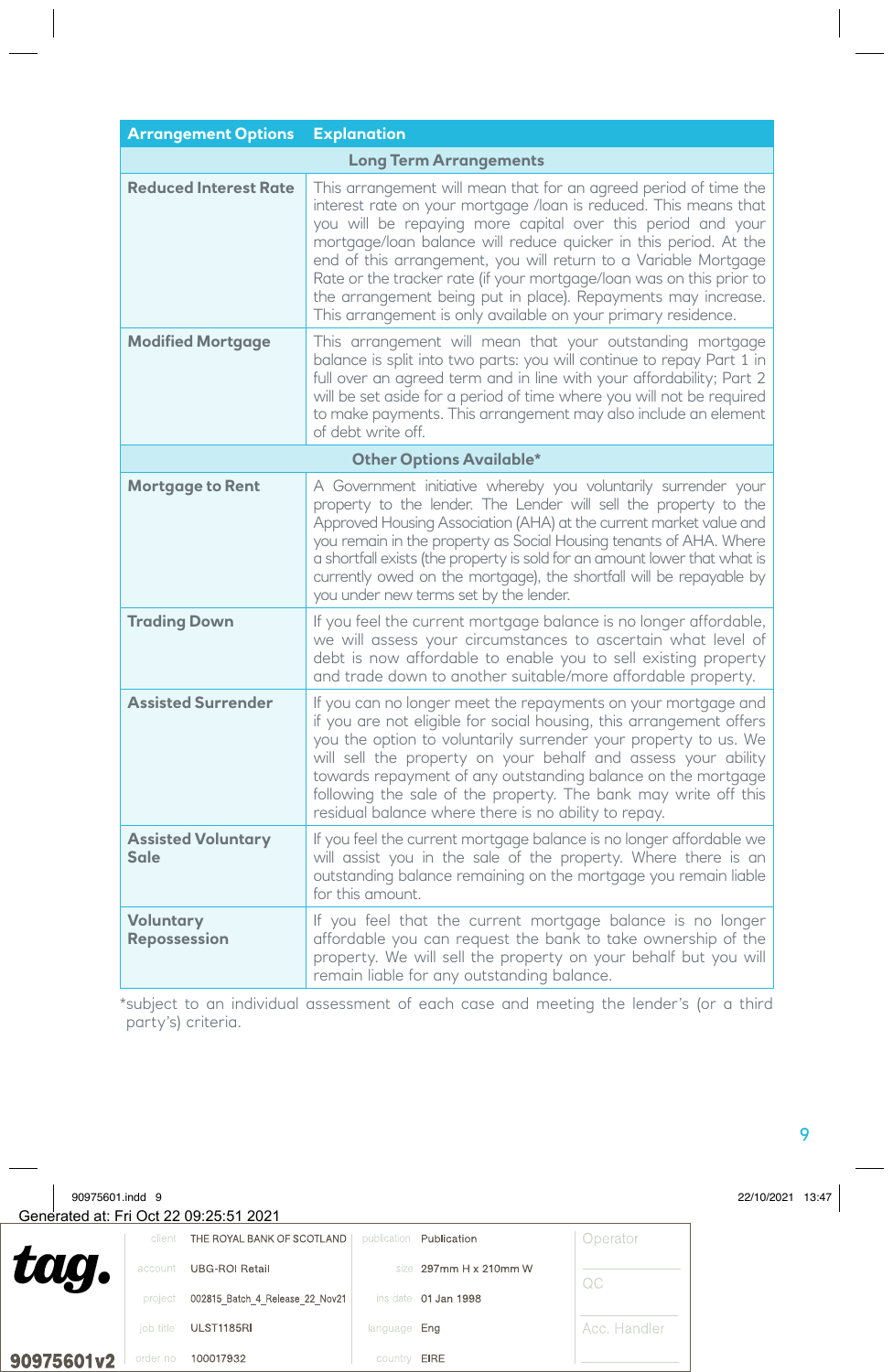#### **Use of Confidentiality Agreements**

Where an alternative repayment arrangement, or an option, other than an alternative repayment arrangement is being proposed to you by the bank, you may be required to enter into a confidentiality, non-disclosure or other similar agreement. This agreement obliges you to keep confidential the existence and terms of the proposal and /or the fact that discussions and/or negotiations are taking place between the bank and you and/or the scope and terms of such discussions/negotiations (Information). You may not disclose this Information to any third party except to your advisors, agents, employees and/or directors, and you are obliged to ensure that such persons also keep the Information confidential. This obligation does not apply to any disclosure of information required by law.

#### **Alternative repayment arrangement reviews**

We may contact you periodically to review your alternative repayment arrangement, and in addition we will be in contact at least 30 days prior to the end of the Arrangement to assess your financial circumstances and to determine what other option(s) are suitable and sustainable for you.

You may also consider other options to meet your mortgage payments, i.e. renting. If you are in financial difficulty you may also be entitled to social housing but you will need to consult your local housing authority directly for further information (please see page 13 for further detail).

Prior to completing a full assessment of your financial situation we may agree a temporary arrangement to ensure that your financial situation does not worsen as a result of any potential delay. This temporary arrangement will be for a short period of time to allow us to complete a full review of your financial situation and agree a more suitable option for your mortgage.

Where we offer you an option, we will explain it clearly including any implications it has for you.

#### **Tracker Mortgage**

If you have a tracker mortgage, we will not ask you to change to another type of mortgage unless you want to. For example, if you are having difficulty paying a tracker mortgage and the best alternative repayment arrangement for you is a fixed interest period, you will be able to go back to the original tracker mortgage at the end of the fixed interest period. When you revert to your original tracker mortgage the tracker mortgage rate will be determined by the European Central Bank (ECB) rate at that time. ECB rate changes can impact your normal monthly repayment or an alternative repayment arrangement.

#### **Timelines**

Where we impose a timeline for return of information, including a Standard Financial Statement, we will be fair and reasonable. We will take into account the timeline requirement to obtain the information from a third party.

If you have any questions in relation to our four step Mortgage Arrears Resolution Process (MARP) please contact us on 1800 435 763 or contact your Relationship Manager.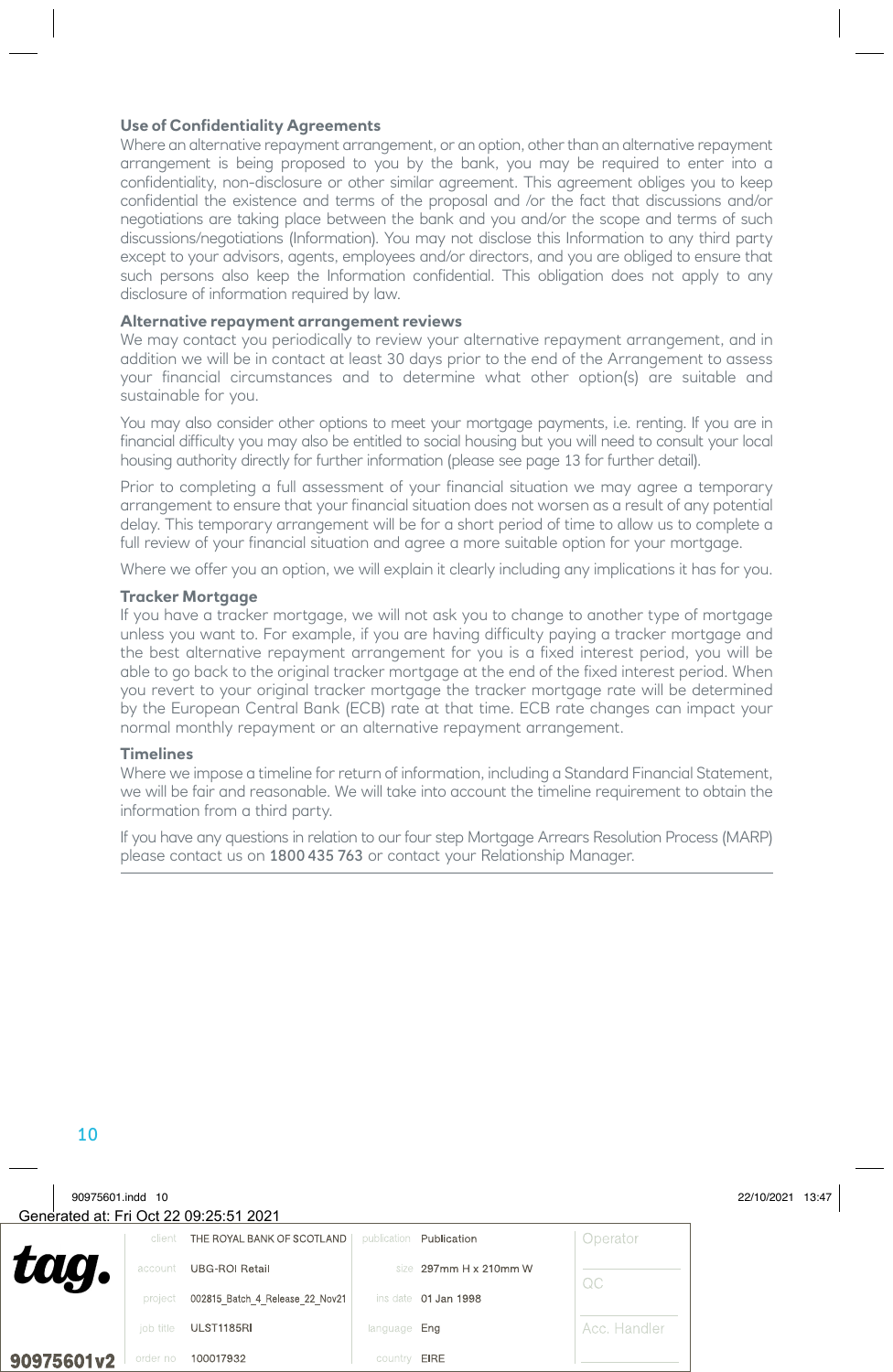# **Not co-operating**

It is important that you co-operate and engage with us to ensure that your situation can be assessed and viable options presented to you, based on your circumstances. There are serious implications if your lender classifies you as not co-operating.

You are at risk of being classified as not co-operating if any of the following apply to your particular case:

- You fail to make a full and honest disclosure of information, that would have a significant impact on your financial situation;
- You fail to provide information (which we may request as part of our assessment of your circumstances) relevant to your financial situation, within specified timelines which we will advise to you;
- A three month period elapses:
	- 1. (a) Where you have not entered into an alternative repayment arrangement and during which you:
		- (i) Have failed to meet your mortgage repayments in full in accordance with the mortgage contract; or
		- (ii) Have met your mortgage, but you still have arrears outstanding; or
		- (b) You have entered into an alternative repayment arrangement and during which you failed to meet in full repayments as specified in the terms of an alternative repayment arrangement; and
	- 2. During which you:
		- (a) You failed to make contact with, or respond to any communications from us or a third party acting on our behalf, or
		- (b) You have made contact, or responded to communications from us, or a third party acting on our behalf but have not engaged in such a way that enables us to complete an assessment of your circumstances.
- You have failed to carry out the actions specified by us within any Warning Letters which we are required to provide to you prior to classifying you as "non co-operating".

#### **Implications of being classified as not co-operating**

- You will lose the protections of Mortgage Arrears Resolution Process.
- Legal proceedings may commence immediately for repossession of your property.
- $\bullet$  The legal costs can be expensive, at least  $\epsilon$ 3,000 and may be more. If there are any additional costs due to the repossession or disposal of the property you will remain liable for these costs including outstanding debt, any accrued interest, legal, selling and other related costs.
- If we end up repossessing or selling your property, you would still have to pay any outstanding debt, interest, our charges, and our legal and selling costs.
- If arrears remain on your account for more than 30 days this may have an impact on your credit rating which could affect future borrowings.
- Any arrears or alterations to the mortgage loan as a result of alternative repayment arrangement may be recorded with the Central Credit Register.
- You may no longer be eligible for a Personal Insolvency Arrangement under the Personal Insolvency Act 2012. For further information on Personal Insolvency Arrangements see **www.mabs.ie** (see page 12 for additional contact information).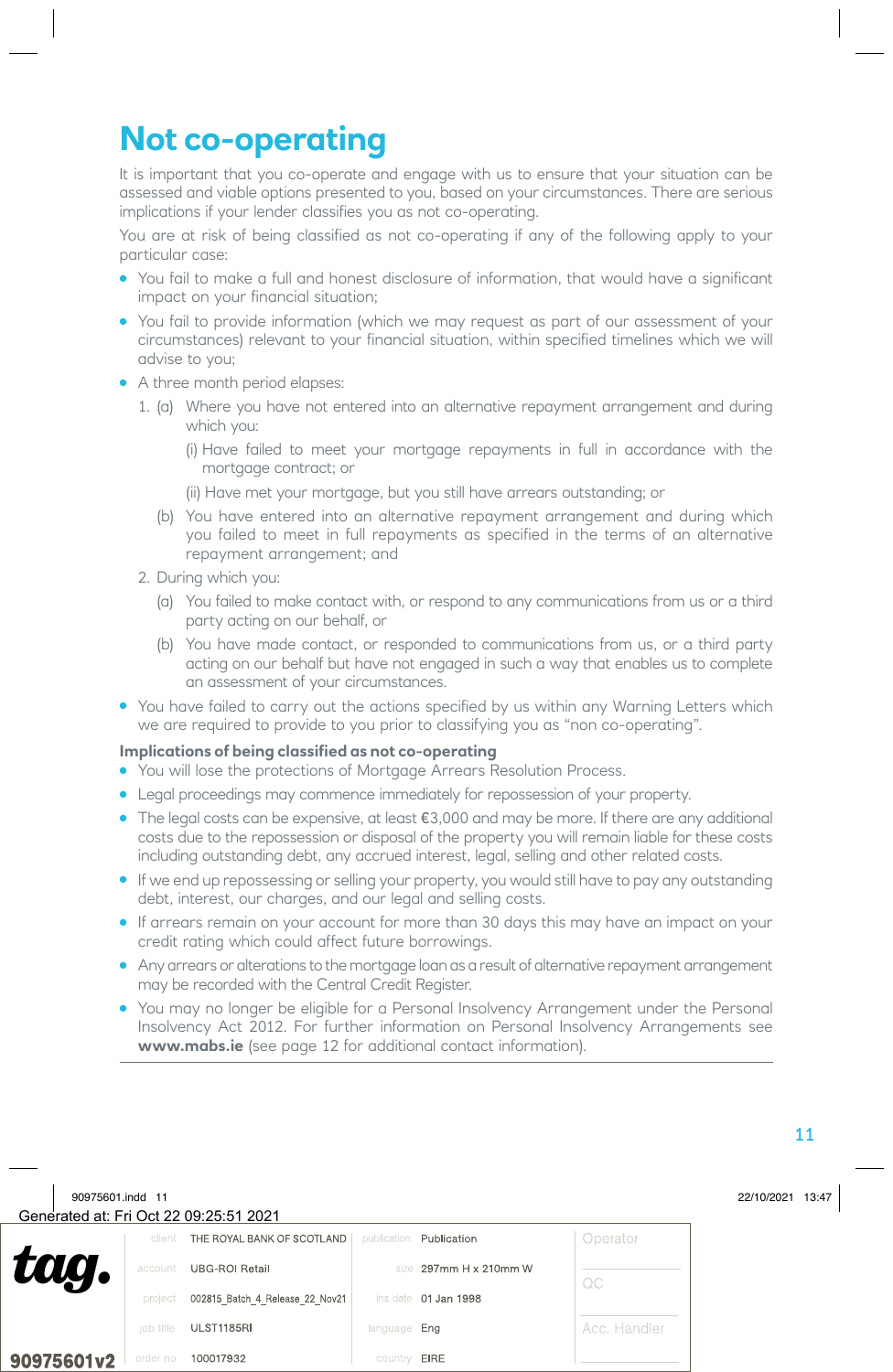### **Contact information**

#### **Arrears Support Unit**

If you are having difficulty meeting your mortgage repayments or you are already in arrears, we're here to help. You can contact our team on Freephone number 1800 435 763, your Relationship Manager, or you can request a callback on our Managing Debt website **www.ulsterbank.ie/managingdebt**

#### **Ulster Bank branches**

We can help you best if you get in touch with us. Find the number of your local branch in the phonebook or on **https://locator.ulsterbank.ie/**

#### **MABS (Money Advice and Budgeting Service)**

MABS is a Government agency that provides free, confidential and independent advice on your debt problems. There are offices all over Ireland. Telephone: 0818 072 000 (Monday to Friday 9am – 8pm) **www.mabs.ie**

#### **Court Service**

The Courts Service can give you detailed information on the courts system and can answer any questions you have. Address: 15 – 24 Phoenix Street North, Smithfield, Dublin 7. Telephone: 01 888 6000 **www.courts.ie**

#### **Legal Aid Board**

This organisation aims to provide professional, efficient, cost-effective and accessible legal aid. They will also provide you with legal advice. Address: Quay Street, Cahirciveen, Co. Kerry, V23RD36.

Telephone: 066 947 1000

**info@legalaidboard.ie www.legalaidboard.ie**

#### **Code of Conduct on Mortgage Arrears**

All banks operating in the Republic of Ireland must follow this Code of Conduct. To see this Code, visit the Central Bank of Ireland's website:

**www.centralbank.ie/docs/default-source/Regulation/consumer-protection/other-codes-of-conduct/**24**-gns-**4**-**2**-**7**-**2013**-ccma.pdf**

#### **Recession Survival Guide**

The Competition & Consumer Protection Commission has put together a free 'Recession Survival Guide' with tips and legal information that could come in handy. You will find this guide at **www.consumerhelp.ie**

#### **Social Welfare Agencies**

You may be entitled to help with your financial situation, so you should check up on any potential entitlements. For a list of social welfare agencies that may be able to assist you, visit **www.welfare.ie**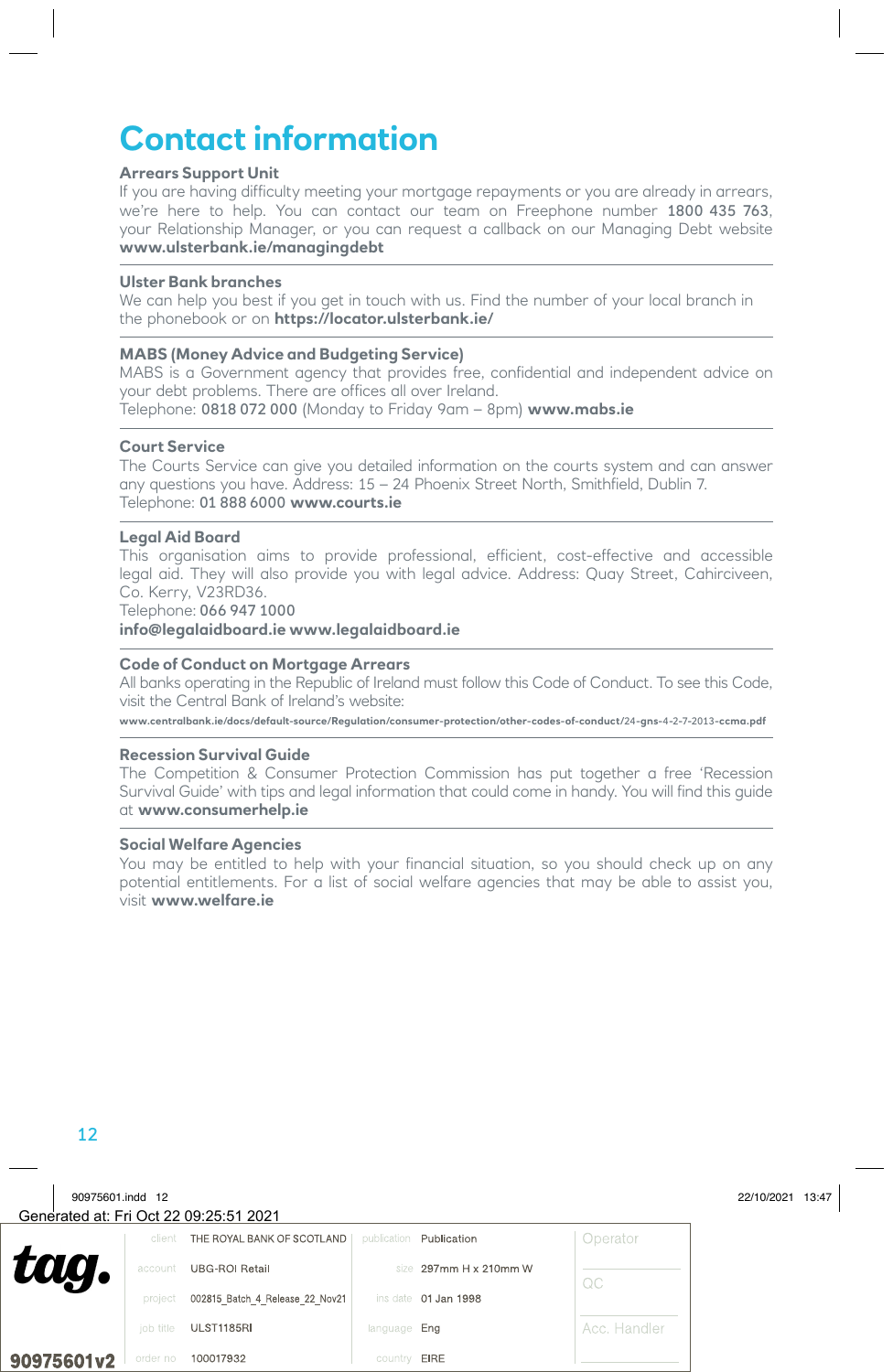#### **How to cut through the jargon**

To know exactly where you stand financially, it's important to have a clear understanding of the words we use. You will find a list of the most common words you will come across when you deal with us on page 4. In addition, the Competition & Consumer Protection Commission website **www.consumerhelp.ie** has a 'jargon buster' section which you may find helpful.

#### **Social Housing**

When considering the process of voluntarily surrendering your home, you might want to assess your options in respect of alternative accommodation to meet your housing need. This may include applying for social housing support. In this instance we can provide you with a letter confirming that you are no longer able to meet the repayments due in respect of your mortgage and are unlikely to be able to do so in the future. While this letter may be required as part of the assessment process it would not confirm eligibility, and you are advised to seek further information on the Citizens Information website, **www.citizensinformation.ie** or to contact your housing authority directly.

### **Contacting the Arrears Support Unit**

For SFS Assessment purposes, please have the following information to hand before contacting the Arrears Support Unit\*

| • Mortgage account number                                                                                   |  |
|-------------------------------------------------------------------------------------------------------------|--|
| • Ulster Bank loan account numbers                                                                          |  |
| • Ulster Bank credit card numbers                                                                           |  |
| • Details of any other loans you may have<br>(provider/balance outstanding/term remaining/monthly payments) |  |
| • Details of any other credit cards you may have<br>(provider/limit/monthly payments)                       |  |
| • Recent payslips                                                                                           |  |

#### **Details of the following expenditure are also helpful during the call:**

| • Electricity/gas/oil/waste                      |  |
|--------------------------------------------------|--|
| • Food/housekeeping/personal care                |  |
| • Clothing/footwear                              |  |
| • Home insurance/life insurance/health insurance |  |
| • Motor insurance/tax/NCT                        |  |
| • Telephone/mobile/broadband                     |  |
| • Club subscriptions                             |  |
| • Childcare/educational costs                    |  |

\* From time to time we may require further information in addition to the details outlined above. This will depend on each customer's individual circumstances.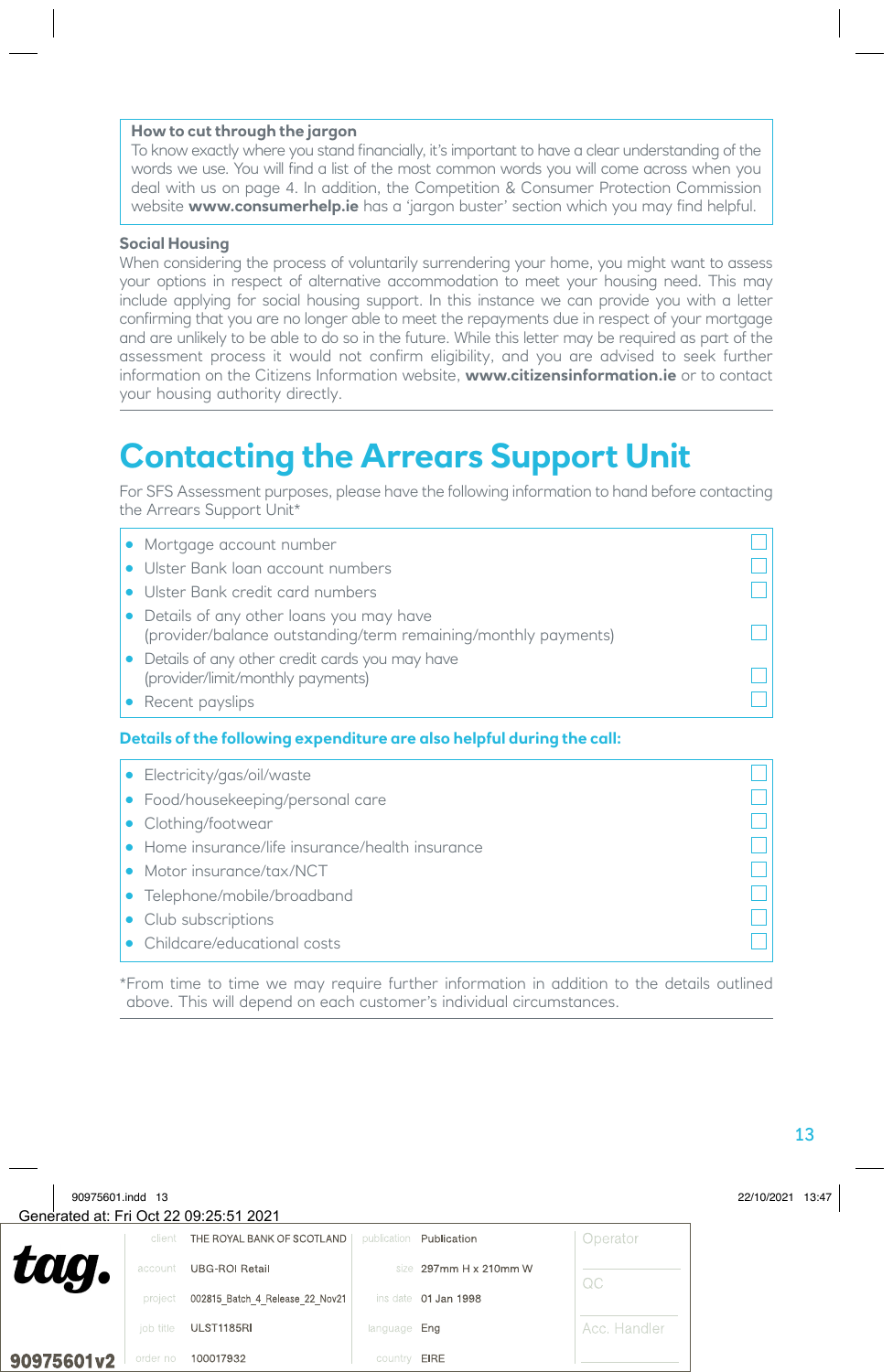### **Important Information to Note**

WARNING: YOUR HOME IS AT RISK IF YOU DO NOT KEEP UP PAYMENTS ON A MORTGAGE OR ANY OTHER LOAN SECURED ON IT.

WARNING: IF YOU DO NOT MEET THE REPAYMENTS ON YOUR CREDIT AGREEMENT, YOUR ACCOUNT WILL GO INTO ARREARS. THIS MAY AFFECT YOUR CREDIT RATING, WHICH MAY LIMIT YOUR ABILITY TO ACCESS CREDIT IN THE FUTURE.

If you have a variable rate mortgage:

WARNING: THE PAYMENT RATES ON THIS HOUSING LOAN MAY BE ADJUSTED BY THE LENDER FROM TIME TO TIME.

If you have a fixed rate mortgage:

WARNING: YOU MAY HAVE TO PAY CHARGES IF YOU PAY OFF A FIXED-RATE LOAN EARLY.

If you have a debt consolidation mortgage:

WARNING: THIS NEW LOAN MAY TAKE LONGER TO PAY OFF THAN YOUR PREVIOUS LOANS. THIS MEANS YOU MAY PAY MORE THAN IF YOU PAID OVER A SHORTER TERM.

If you have an endowment loan:

WARNING: THERE IS NO GUARANTEE THAT THE PROCEEDS OF THE INSURANCE POLICY WILL BE SUFFICIENT TO REPAY THE LOAN IN FULL WHEN IT BECOMES DUE FOR REPAYMENT.

If you have interest only repayments on a temporary basis:

WARNING: THE ENTIRE AMOUNT THAT YOU HAVE BORROWED WILL STILL BE OUTSTANDING AT THE END OF THE INTEREST-ONLY PERIOD.

WE WILL STAY IN TOUCH WITH YOU DURING YOUR ARRANGEMENT, HOWEVER PAYING THE MORTGAGE REMAINS YOUR RESPONSIBILITY. IF YOUR FINANCIAL CIRCUMSTANCES CHANGE, YOU SHOULD ENSURE THAT YOU REMAIN IN CONTACT WITH US.

IT IS IMPERATIVE THAT YOU FULLY CO-OPERATE WITH US, YOUR MORTGAGE LENDER REGARDING YOUR MORTGAGE ARREARS OR YOU MAY BE AT RISK OF BEING CLASSIFIED AS NOT CO-OPERATING.

YOU MUST ALSO BE AWARE THAT IF THERE IS ANY OUTSTANDING DEBT OUTSTANDING ONCE THE MORTGAGE REACHES THE END OF THE TERM THIS COULD BE RECOVERED THROUGH ADMINISTRATION OF YOUR ESTATE.